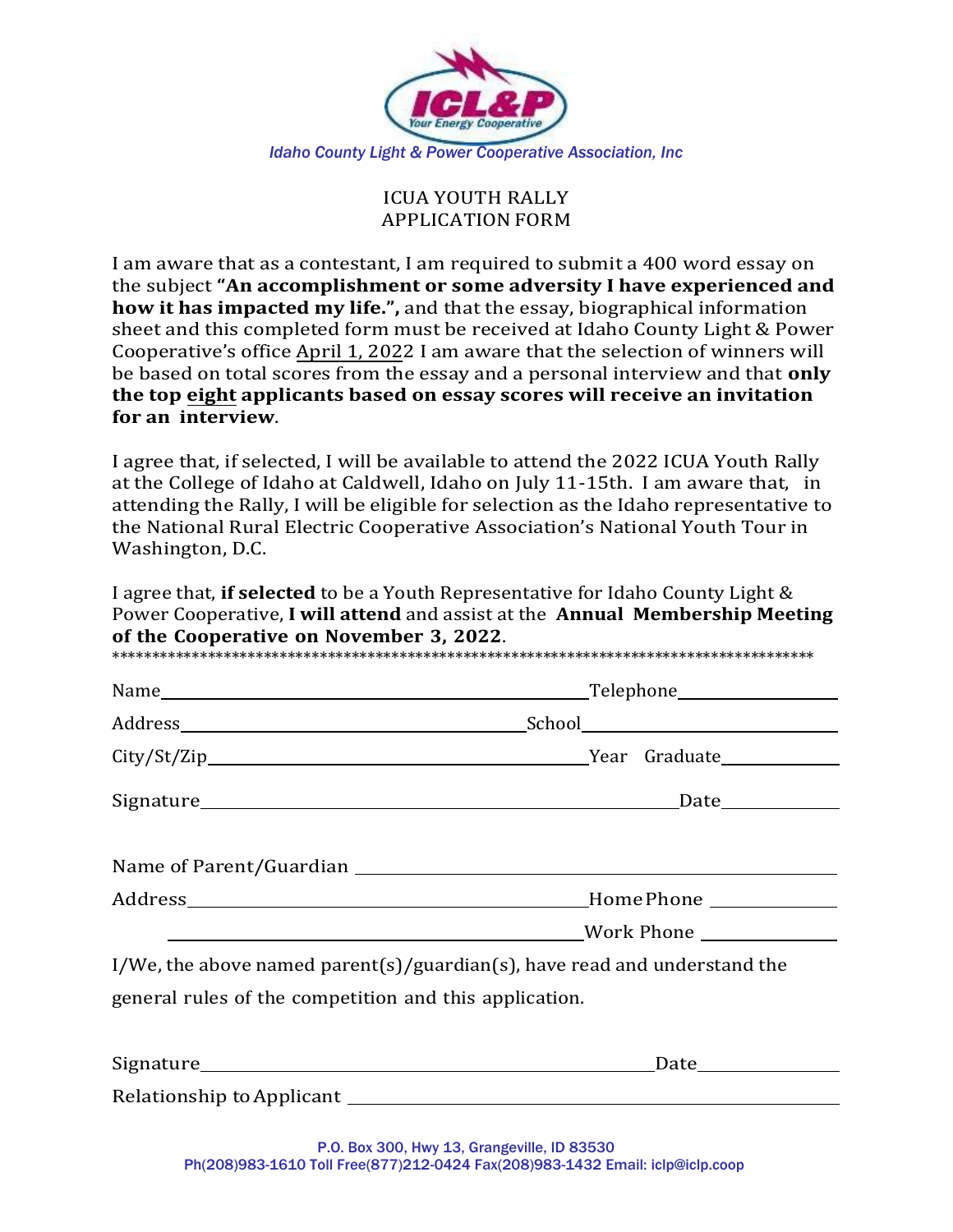

## **2022 ICUA YOUTH RALLY BIOGRAPHICAL INFORMATION**

| List School & Community Activities (sports, clubs, hobbies, etc.) ______________                                                                                                                                                           |
|--------------------------------------------------------------------------------------------------------------------------------------------------------------------------------------------------------------------------------------------|
|                                                                                                                                                                                                                                            |
|                                                                                                                                                                                                                                            |
|                                                                                                                                                                                                                                            |
|                                                                                                                                                                                                                                            |
|                                                                                                                                                                                                                                            |
|                                                                                                                                                                                                                                            |
| Why do you want to be selected to go on the Youth Rally? _______________________                                                                                                                                                           |
|                                                                                                                                                                                                                                            |
| Additional Comments or space if needed for above questions _____________________                                                                                                                                                           |
|                                                                                                                                                                                                                                            |
| If selected for the Idaho Consumer-Owned Utilities Association 2022 Youth<br>Rally, you will be representing your co-op as part of the statewide delegation.<br>From this delegation, one student will be chosen to attend the Washington, |
|                                                                                                                                                                                                                                            |

D.C. Youth Tour in June of 2022. Would you like to be considered to represent Idaho on the 2022 National Youth Tour in Washington, D.C.? Yes\_\_\_\_No \_\_

## **ATTACH THIS FORM TO YOUR COMPLETED APPLICATION FORM**